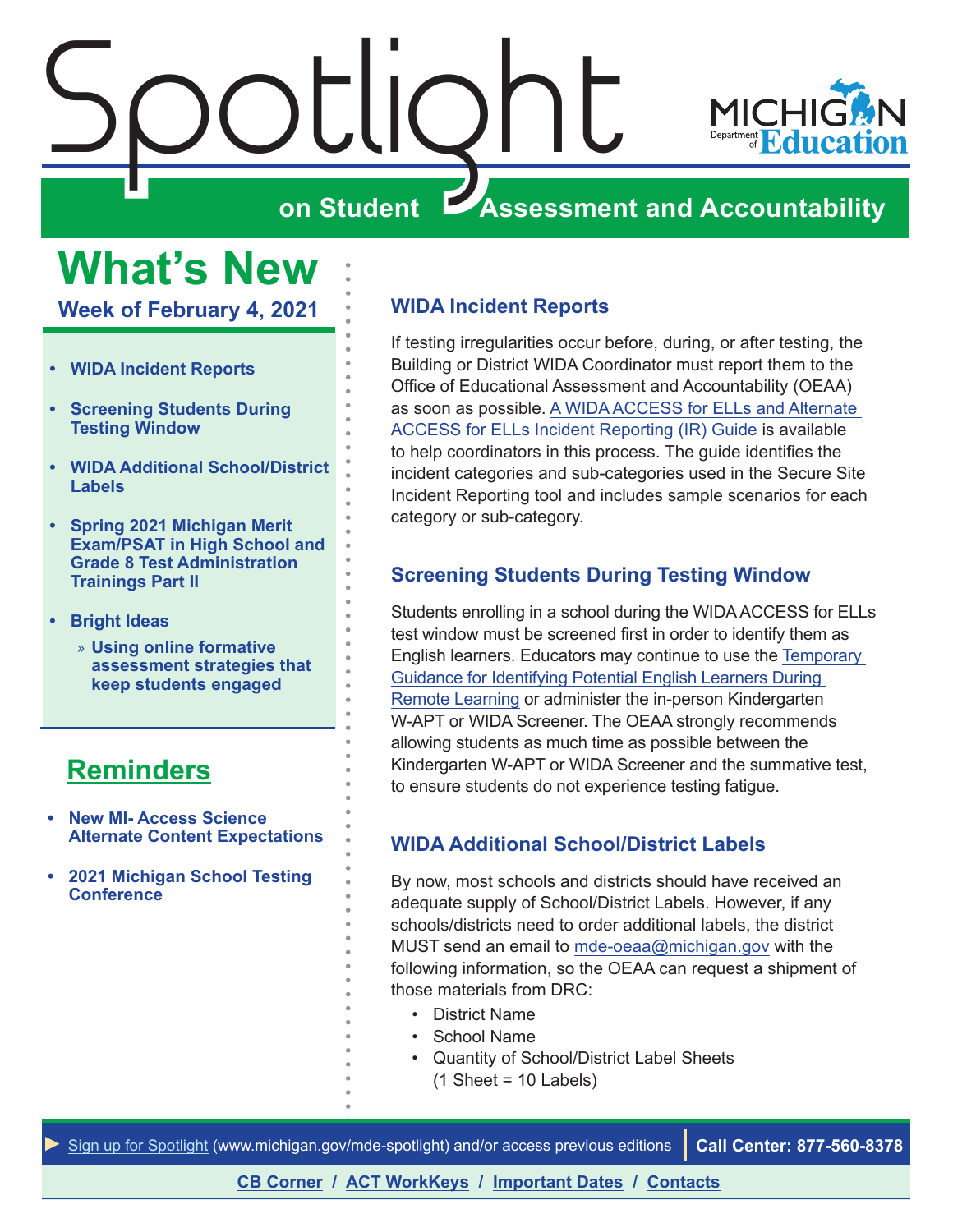<span id="page-1-0"></span>**Soutlight** on Student Assessment and Accountability February 4, 2021

# **Spring 2021 Michigan Merit Exam/ PSAT in High School and Grade 8 Test Administration Trainings Part II**

The *Spring 2021 Michigan Merit Exam (MME) and PSAT in High School Test Administration Trainings – Part II* and the *Grade 8 Test Administration Trainings – Part II* are now available on the Michigan Department of Education (MDE) [MME web page](www.michigan.gov/mme) (www.michigan. gov/mme) and [PSAT web page](http://www.michigan.gov/psat) (www.michigan.gov/ psat). Select the **Training Videos/PPTs** tile near the



MME, PSAT, Grade 8 Test Administration Training, 2021 top of the web page for a listing of all available trainings.

These narrated PowerPoint presentations and video recordings provide test coordinators with information on what needs to be done now for a successful administration of the Spring 2021 assessments. Michigan's request for a waiver of federally required

statewide assessments was delivered to the U.S. Education Department (USED) on January 25, 2021. While USED is reviewing the request, MDE and schools in the state must continue to prepare for spring summative assessments in the event the waiver is not approved.

New test coordinators are strongly urged to view the entire series of MME and PSAT in High School or Grade 8 presentations. Returning coordinators need view only segments of the training that are directly related to their assigned responsibilities.

# **Michigan Merit Exam and PSAT in High School Test Administration Trainings:**

- Michigan Merit Exam and PSAT in High School Test Administration Training Part II
- College Board SAT with Essay, PSAT 10, PSAT 8/9 for Grade 8 and 9 Training Part II
- M-STEP Test Administration Training
- Test Security and Integrity
- Supports and Accommodations
- **ACT WorkKeys Part II**
- MME, PSAT, and Grade 8 Overview of Pre-Identification
- M-STEP and ACT WorkKeys Off-Site Testing
- Material Orders

# **Grade 8 Test Administration Trainings:**

- Grade 8 Test Administration Training Part II
- College Board PSAT 8/9 for Grade 8 Training Part II
- M-STEP Test Administration Training
- Test Security and Integrity
- Supports and Accommodations
- MME, PSAT, and Grade 8 Overview of Pre-**Identification**
- M-STEP and ACT WorkKeys Off-Site Testing
- **Material Orders**

Part I Trainings remain available on the [MME](www.michigan.gov/mme) and [PSAT](http://www.michigan.gov/psat) web pages under the **Training Videos/PPTs** tile.

Assessment questions can be emailed to the Office of Assessment and Accountability at [oeaa@michigan.gov](mailto:oeaa%40michigan.gov?subject=).

**Call Center: 877-560-8378** (select appropriate option) for assistance with assessment or accountability issues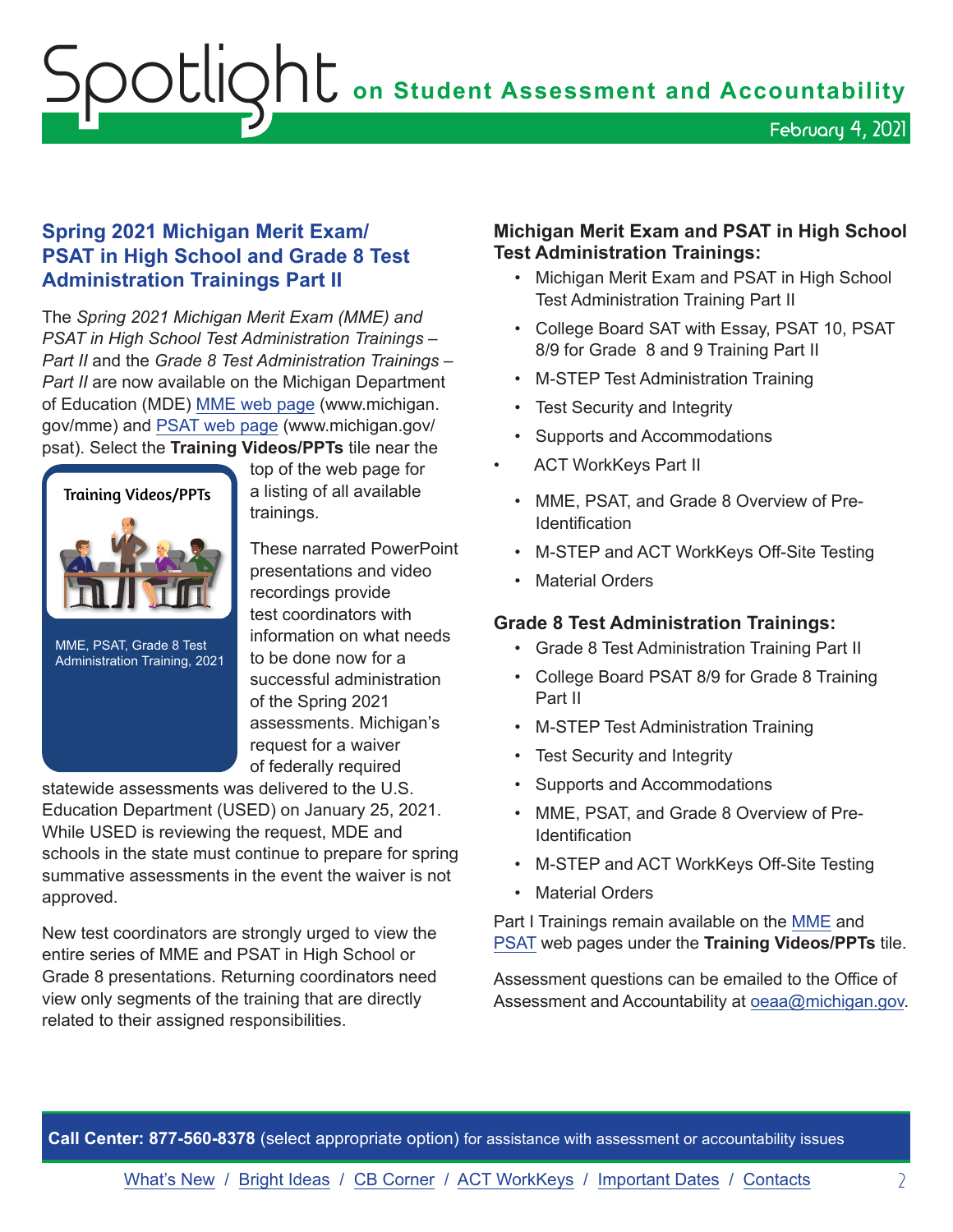<span id="page-2-0"></span>**ODELIONE** on Student Assessment and Accountability



# **New MI- Access Science Alternate Content Expectations**

**Reminder:** The new science alternate content expectations for MI-Access (Michigan's alternate assessment) were posted to the Michigan Department of Education (MDE) website in 2020. The alternate content expectations can be found on the [MI-Access](http://www.michigan.gov/mi-access)  [web page](http://www.michigan.gov/mi-access) (www.michigan.gov/mi-access). Select the [Michigan's alternate content expectations](https://www.michigan.gov/mde/0,4615,7-140-22709_28463-410070--,00.html) link at the top of the page.

#### **Immediate Need: MI-Access Item Writers**

New writers are needed to develop items for the new alternate science content expectations. Specifically, educators who work with students who typically take the Functional Independence level of the MI-Access assessment for science are needed. There is also an ongoing need for item writers at all levels of MI-Access in the content areas of English language arts, mathematics, and social studies.

If you are interested in writing items for the MI-Access assessments, fill out the [Assessment Committee](https://www.cvent.com/surveys/Welcome.aspx?s=cca0a288-2989-49f7-ba37-9c0596722ca0)  [Participation Application.](https://www.cvent.com/surveys/Welcome.aspx?s=cca0a288-2989-49f7-ba37-9c0596722ca0) Be sure to indicate your interest in being an **Item Writer**. Item writers are supported throughout the item writing process and are also paid for items developed for MDE.

# **2021 Michigan School Testing Conference**

The 2021 Michigan School Testing Conference (MSTC) will be held in mid-February, but this year in a very different manner—virtually. The uncertainties caused by the COVID-19 pandemic have affected all of us deeply and in very different ways. In planning

the 2021 conference, the feasibility of an in-person conference became very challenging, given restrictions (or even bans) on large-group gatherings and the limited space for "social distancing" at the Sheraton Ann Arbor Hotel, where the conference was held during the past two years.

February 4, 2021

The MSTC Planning Committee is shifting the 2021 MSTC Conference to an all-virtual event to be held **February 16-18, 2021**. This year's conference will be the 61st annual event. The mission of MSTC is to provide educators with professional learning opportunities about assessment, as well as information on national, state, and local assessment programs and trends. The conference is unique in its match to the needs of Michigan educators, featuring examples of outstanding practices from local educators, as well as state and nationally renowned experts in the field.

The annual Michigan School Testing Conference consists of a day for workshops and two days of plenary and clinic sessions.

On **Tuesday, February 16, 2021, from 8:30 to 11:45 a.m. and 12:45 to 3:45 p.m.**, six half-day and two fullday workshops will be offered. Login will start at 8 a.m.

The conference itself takes place on **Wednesday, February 17, 2021** and continues through **Thursday, February 18, 2021**. Keynote presenters on Wednesday, February 17 include Jay McTighe (Educational Author/Consultant) and Andy Middlestead (Michigan Department of Education), while Mike Nettles (Educational Testing Service) will be the keynote speaker on Thursday, February 18.

For [conference program information](http://gomasa.org/wp-content/uploads/mstcPromo2021.pdf) and registration, go to the [MSTC online registration site](http://gomasa.org/mstc2021).

**Call Center: 877-560-8378** (select appropriate option) for assistance with assessment or accountability issues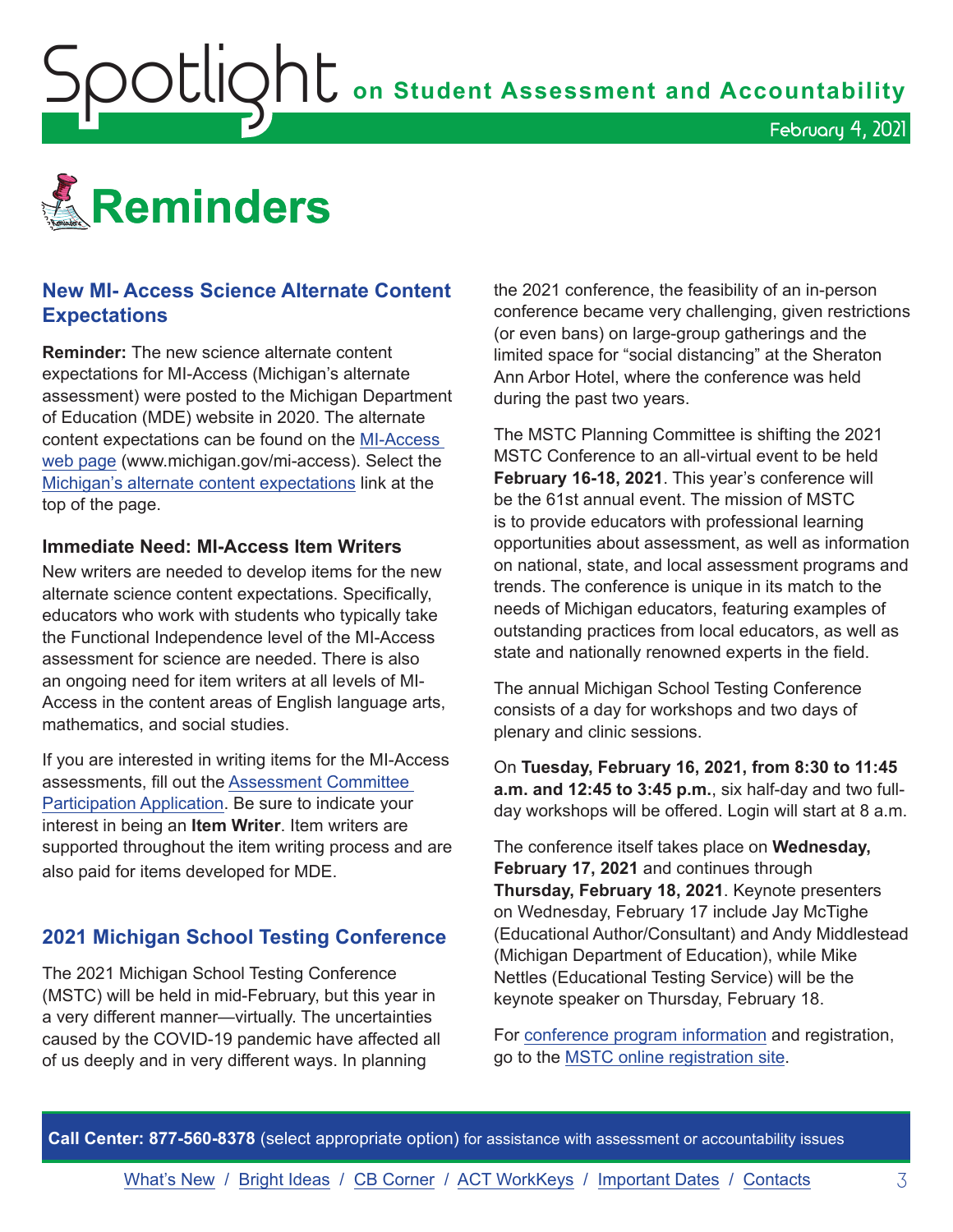<span id="page-3-0"></span>OUIQhU on Student Assessment and Accountability

February 4, 2021

# Bright Ideas

**Tips and strategies for putting assessment literate practice to work in the context of remote, online, or hybrid learning models.**

# **Using online formative assessment strategies that keep students engaged**

Keeping students engaged in online or hybrid teaching environments is a challenge frequently reported by teachers and parents alike. Distractions abound when students are physically distant from the classroom and teacher. Students can feel unseen and unheard, making it hard for them to stay motivated to learn and connected to their own learning goals.

One engagement tool that experienced online teachers use is the effective use of the formative assessment process. In a recent webinar titled [Creating and Implementing Online Learning Lessons](https://www.michiganassessmentconsortium.org/event/creating-and-implementing-online-learning-lessons-with-student-engagement-in-mind/)  [with Student Engagement in Mind](https://www.michiganassessmentconsortium.org/event/creating-and-implementing-online-learning-lessons-with-student-engagement-in-mind/), online instructors in the Formative Assessment for Michigan Educators (FAME) program offer the following strategies they use to boost student engagement.

# **Get organized**

Successful online teachers develop robust organization systems to keep them and their students on task. Staying organized ensures that important learning goals are met and prevents teachers and learners from being pulled down rabbit-holes of distraction. Staying organized can also help prevent teacher and student burnout. Organization helps with time management, lesson planning (which often takes more time when teaching online), contacting families (especially important at the elementary level where you need home-based partners), professional learning, and more. Find or develop a system of checklists and time management tools (both paper-based and digital) that work for you.

# **Plan lessons ahead**

Lesson planning is always important, but even more so when teaching and assessing in online and hybrid environments. Adapting lessons typically used during face-to-face learning can take thoughtful planning in advance. Before starting a lesson, successful online teachers identify:

- learning targets to be met
- strategies for gathering evidence of student learning
- which tech tools to use and when to use them (practice, practice, practice in advance!)
- varied opportunities to keep lessons interactive

# **Keep learning targets front and center**

Students stay more focused when they understand up front **what** they will be learning, **why** they need to learn this concept, and **how** they will know when they are successful. Teachers can display visual tools to help students self-assess their own learning and use creative ways to gather evidence that students have met success criteria (see illustrations on the following page for examples). Referencing the learning target throughout the lesson helps keep students attentive and involved.

*(Continued on next page)*

**Call Center: 877-560-8378** (select appropriate option) for assistance with assessment or accountability issues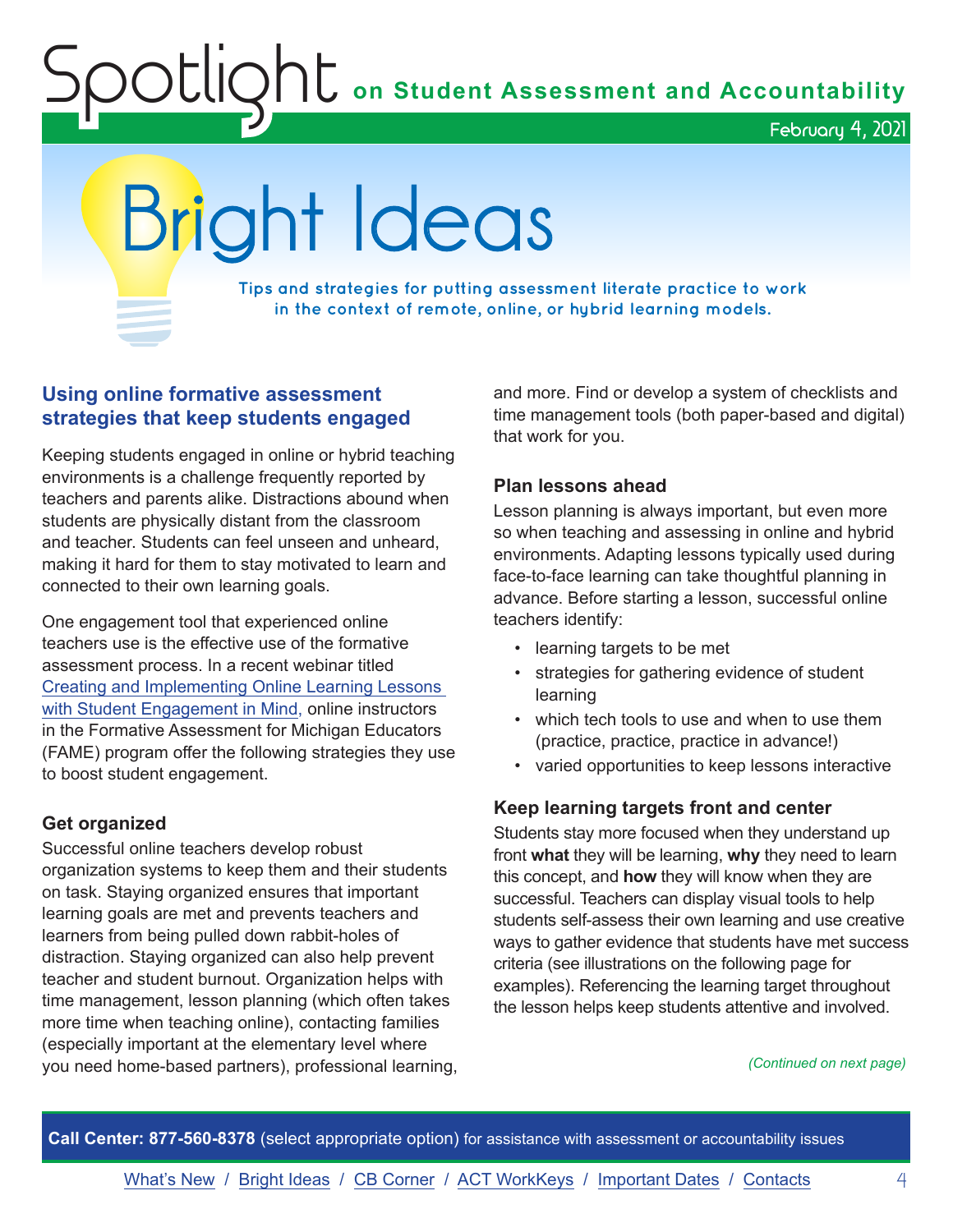<span id="page-4-0"></span> ${\sf SOL}$  O  ${\sf L}$  on Student Assessment and Accountability

February 4, 2021



# **Set high expectations**

Students engage more fully when they know what is expected from them during each session. Set clear classroom norms and take time up front to help them feel comfortable using the technology tools you deploy (raising their hands, using their microphones, posting comments). Help students and their families create distraction-free learning settings at home wherever and whenever possible. Finally, be consistent from session to session, re-teaching and reinforcing expected behaviors as needed. Bonus tip: encourage your district to identify schoolwide norms and one set of easy-to-use tech tools to help families with more than one student in school.

## **Incorporate Depth of Knowledge**

Presenting questions at different levels of depth of knowledge keeps students challenged and creates visual reminders of the learning target they are trying to reach. Keeping the emphasis on critical thinking, rather than task completion, can be a more powerful tool for engagement. Experienced teachers suggest posing challenging questions, then building in wait time before students are asked to post their answers.

## **Collect quality evidence of learning**

It's important to plan in advance the tools and activities that will provide evidence of student learning. Both high- and low-tech tools abound (see Teacher Tech Tools in resource list); investigate which tools will best engage your students **and** provide rich evidence of

learning. Then be sure to **use** the evidence you gather to inform instruction in this and future instruction.

### **Create online discussions**

Once again, no matter what platform(s) you use, clear expectations around norms are critical! Students must feel safe and comfortable when expressing their ideas and have a solid understanding of the procedures and expectations for online discussions.

#### **Provide lots of feedback**

Explore a variety of tools for providing feedback to students, both in real-time sessions and after live class has finished. Immediate, specific feedback—focused on the learning target—is most engaging for students. Push students in their thinking by asking probing questions. Bonus tip: choose feedback tools that are easy to incorporate into your regular practice.

#### **Stay available to students and families**

Be sure everyone understands the **best** ways to communicate with you, and offer more than one method (such as email and Google Voice) to ensure no one lacks connection.

# Explore More On This Topic

#### **MDE's Assessment Literacy Series**

• [Bright Ideas Column #2: Using the Formative](https://www.michigan.gov/documents/mde/Spotlight_11-19-20_708352_7.pdf)  [Assessment Process in a Virtual World](https://www.michigan.gov/documents/mde/Spotlight_11-19-20_708352_7.pdf)

#### **Other Resources**

- [Teacher Tech Tools and Formative Assessment](https://www.michiganassessmentconsortium.org/wp-content/uploads/Teacher-Tech-Tools-and-Formative-Assessment.pdf)
- Learning Map: It's Possible! Transferring the [Formative Assessment Process to Virtual](https://www.michiganassessmentconsortium.org/wp-content/uploads/Learning-Map-Formative-Assessment-Process-Virtual-Learning.pdf)  **[Environments](https://www.michiganassessmentconsortium.org/wp-content/uploads/Learning-Map-Formative-Assessment-Process-Virtual-Learning.pdf)**

**Call Center: 877-560-8378** (select appropriate option) for assistance with assessment or accountability issues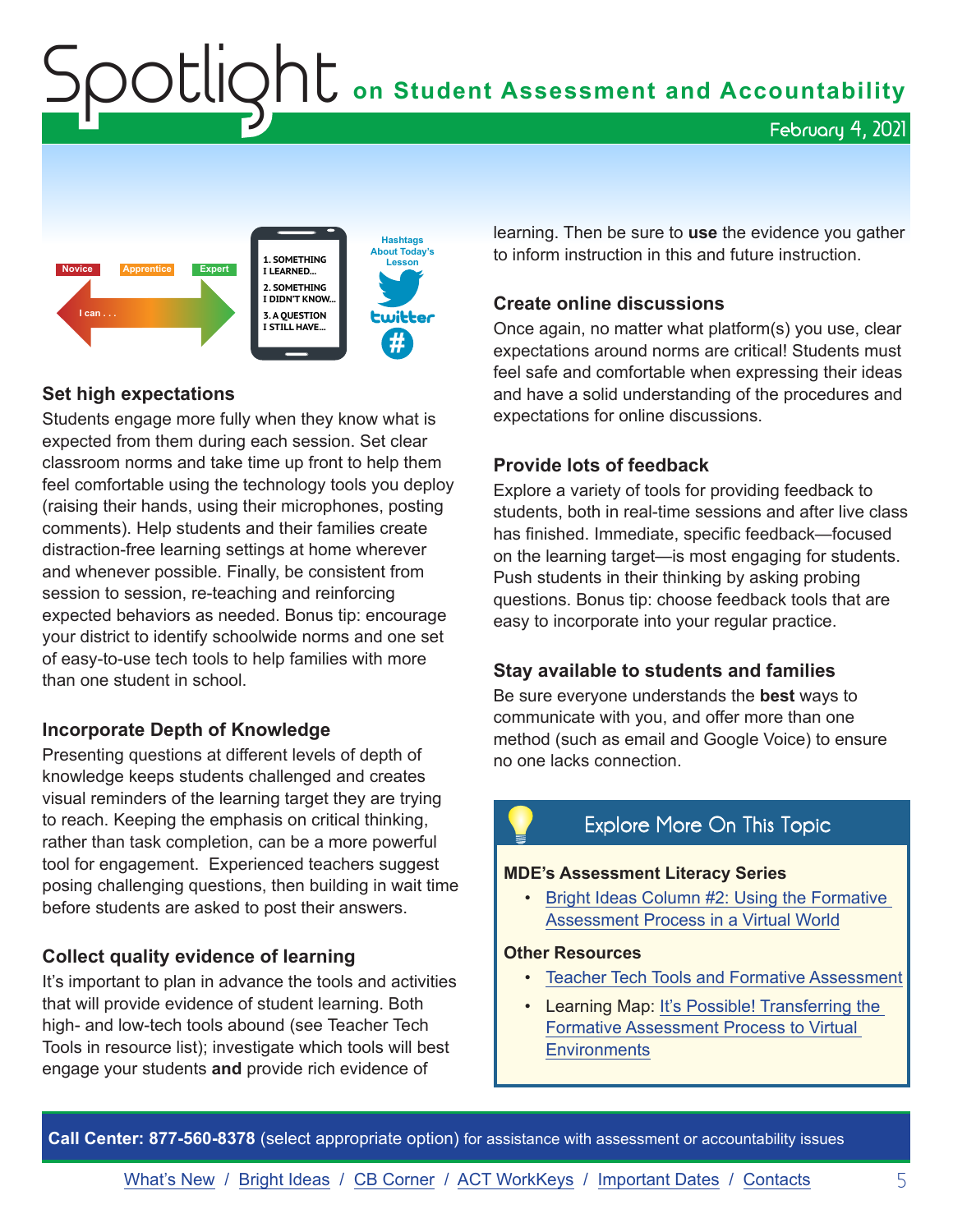$\mathsf{S}\mathsf{C}\mathsf{U}\mathsf{Q}\mathsf{h}$  on Student Assessment and Accountability

February 4, 2021

# **CB** College Board Corner

<span id="page-5-0"></span>*Information on SAT*®*, PSAT*™ *8/9, and PSAT*™*10 provided by the College Board*

# **Questions about Fall or Spring PSAT 8/9, PSAT 10, or SAT?**

- Call the Michigan Educator Hotline: 866-870- 3127 (select Option 1)
- Email [michiganadministratorsupport@](mailto:michiganadministratorsupport%40collegeboard.org?subject=) [collegeboard.org](mailto:michiganadministratorsupport%40collegeboard.org?subject=)

# **WHAT'S NEW**

# **Upcoming Deadlines**

#### **February 17, 2021**

• Deadline to Pre-ID students for the SAT with Essay, PSAT 10, and PSAT 8/9 for standard material orders and pre-printed Pre-ID labels

#### **February 22, 2021**

- Deadline to request state-allowed accommodations and English learner extended time support in SSD Online for SAT with Essay, PSAT 10, and PSAT 8/9
- Deadline for requests to enter or change College Board approved accommodations for SAT with Essay, PSAT 10, and PSAT 8/9

# **REMINDERS**

**Any testing materials and manuals that you might have in your building from Fall 2020 administrations of the PSAT 8/9, PSAT/NMSQT, or SAT must not be used for Spring 2021 testing.**

This includes answer sheets, manuals, and especially test books. Materials including answer sheets, extra forms, and manuals can be securely destroyed. We recommend doing this before your shipment of Spring 2021 materials arrive in March, to eliminate the possibility of the materials being mixed up.

Test books for the October 2020 PSAT/NMSQT and the PSAT 8/9 did not need to be returned to College Board. These can be distributed to students. If the books have not been returned to students, keep them separate from the Spring 2021 materials that will arrive the week of March 22, 2021. Use of any Fall 2020 test books in April 2021 will result in student scores being invalidated.

# **Coming Soon**

- Coordinator planning kits will arrive in schools the week of **March 1, 2021**. The kits include a sample set of manuals coordinators can use to begin preparing for the administration.
- Coordinators will receive an email the week of March 1, 2021, with a link to access the required online training from College Board. Completion of this training is required each spring. More information about training will be available in February.

**Call Center: 877-560-8378** (select appropriate option) for assistance with assessment or accountability issues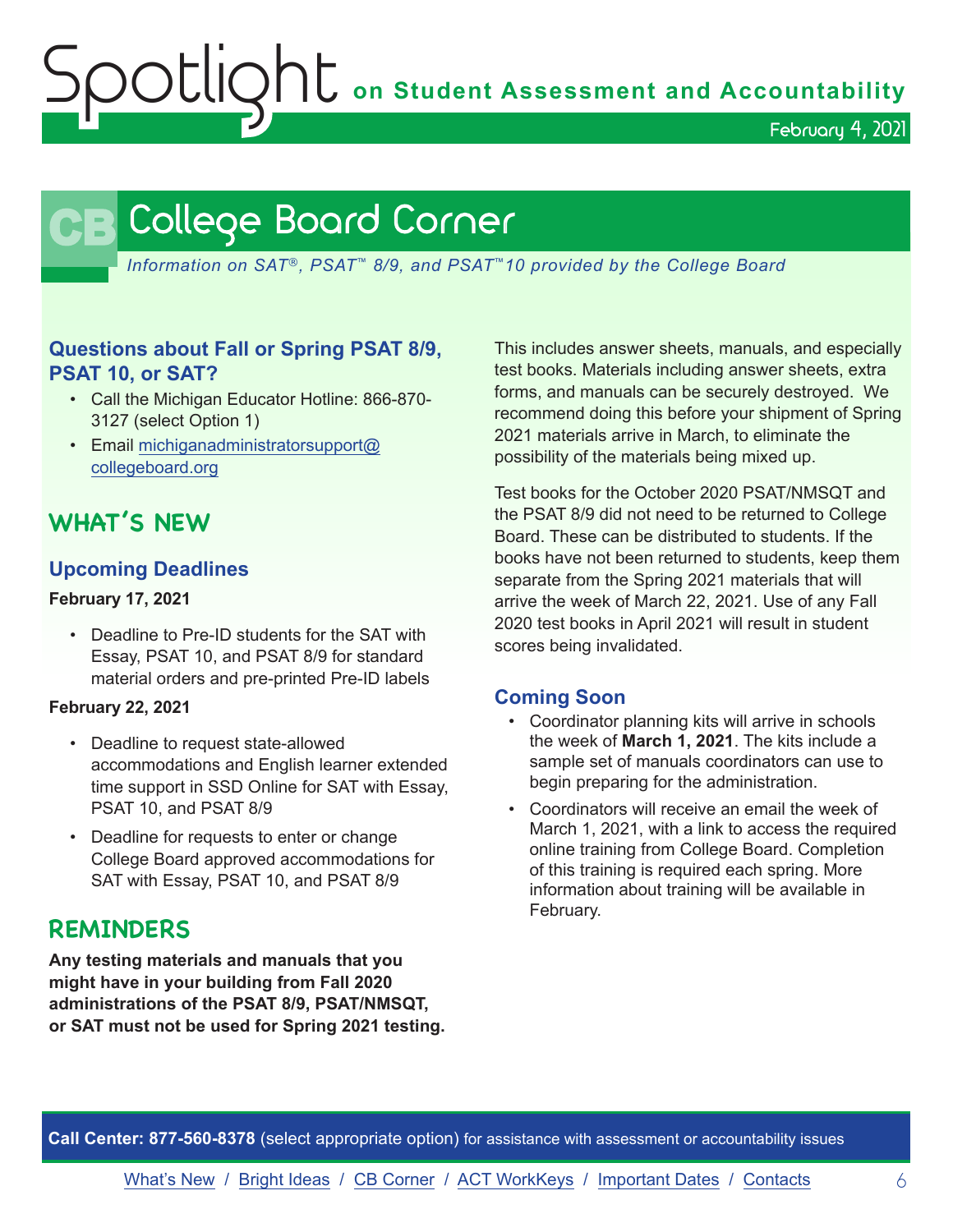OUIQhL on Student Assessment and Accountability

February 4, 2021

<span id="page-6-0"></span>

# **What's New**

# **Multiple Standard Time Test Sessions**

For Spring 2021 only, ACT has authorized the use of multiple standard time test sessions on April 14 (Test Window 1, initial test day), April 28 (Test Window 2, makeup test day), and May 5 (Test Window 3, contingency makeup test day). If you conduct multiple test sessions on the same date, use the following guidelines:

- Overlap test sessions when possible:
	- » use additional rooms and staff to provide multiple testing sessions
	- » keep students arriving for the second session separate from those who are on break or completed testing during the first session
- Non-overlapping sessions:
	- » morning and afternoon sessions are allowed
	- » mobile phones of students from the first session must be held securely until the start of the second test session
	- » the time between sessions must be kept as short as reasonably possible
	- » all standard time testing must be completed on the same day

**Note:** This policy does not apply to students testing with accommodations and/or EL supports since there are multi-day windows available in which to test them.

# **Reminders**

# **ACT WorkKeys Training Webinars**

ACT hosted a training webinar on February 3, 2021 that provided an overview of how to administer the WorkKeys assessments. You may view it [on-demand.](https://event.on24.com/wcc/r/2786210/9279DAC5A1986A90716F32200C601BD8)

The same webinar will be repeated on **March 9, 2021**. [Register](https://event.on24.com/wcc/r/2786186/CF7F33DC4E50245260EB7C422A035629) to attend.

Both sessions will be recorded and posted to the [ACT state testing website](http://act.org/stateanddistrict/michigan) (act.org/stateanddistrict/ michigan) on the **WorkKeys on Paper** page.

# **Pre-identify Students and Order WorkKeys Test Materials**

The window to submit student data for Pre-ID barcode labels and order ACT WorkKeys standard-time, accommodations, and EL support materials is open until **February 17, 2021, 5 p.m.** using the [OEAA](http://www.michigan.gov/oeaa-secure)  [Secure Site](http://www.michigan.gov/oeaa-secure) (www.michigan.gov/oeaa-secure).

Refer to the **Pre-ID for SAT, PSAT, WorkKeys, M-STEP, and MI-Access** and the **Spring 2021 Initial Material Orders** articles in the [December 17,](https://www.michigan.gov/documents/mde/Spotlight_12-17-20_710900_7.pdf)  [2020 Spotlight Newsletter](https://www.michigan.gov/documents/mde/Spotlight_12-17-20_710900_7.pdf) (www.michigan.gov/mdespotlight) for complete information.

Refer to the [January 14, 2021 Spotlight Newsletter](https://www.michigan.gov/documents/mde/Spotlight_1-14-21_713022_7.pdf) (www.michigan.gov/mde-spotlight) for additional information about the WorkKeys test materials that are available for ordering.

*(Continued on next page)*

**Call Center: 877-560-8378** (select appropriate option) for assistance with assessment or accountability issues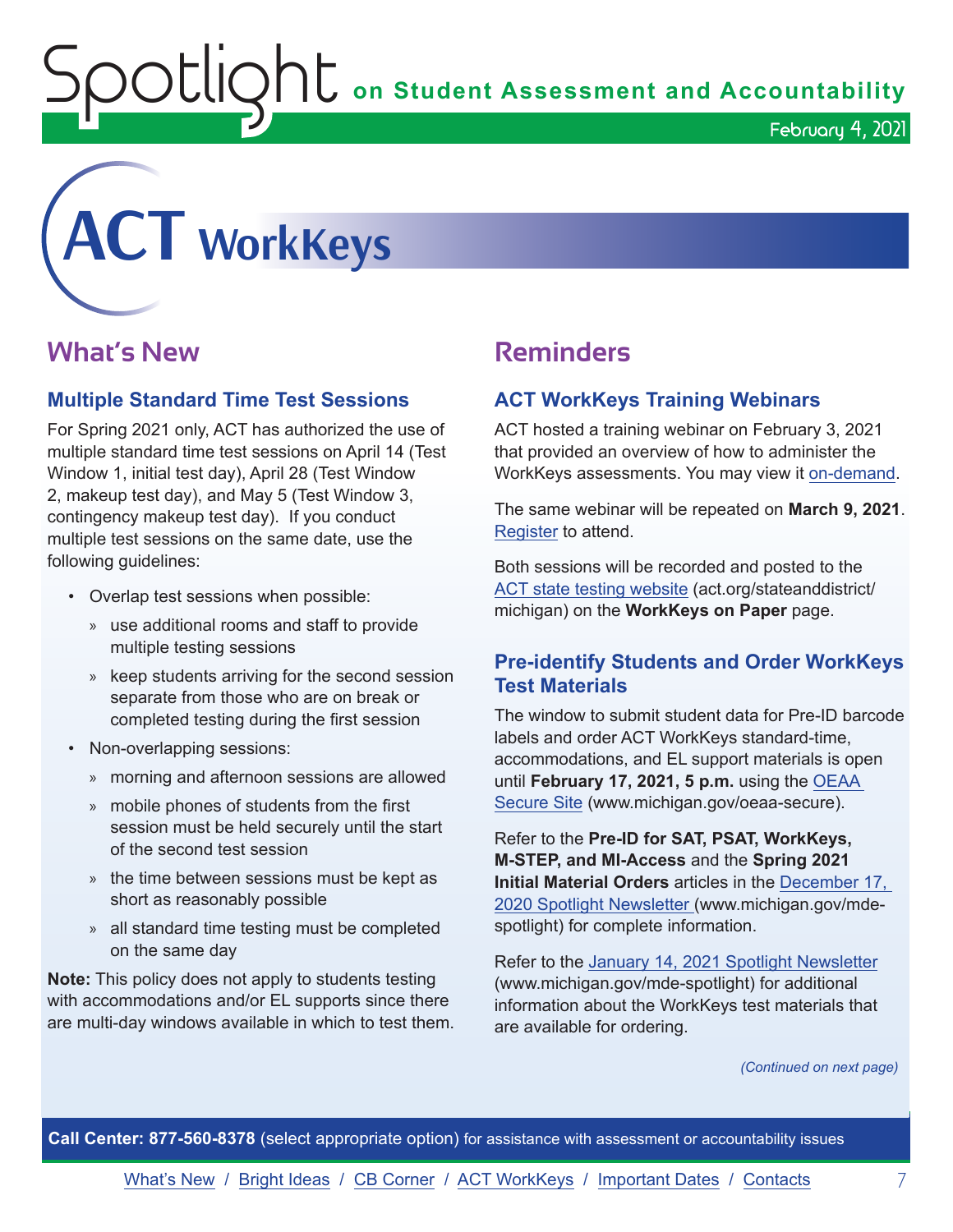**C** on Student Assessment and Accountability February 4, 2021



# **Off-site Testing**

Approval of off-site testing is required by the Office of Educational Assessment and Accountability (OEAA). Submit your requests using the [OEAA Secure Site](http://www.michigan.gov/oeaa-secure) (www.michigan.gov/oeaa-secure) through **May 11, 2021**. Refer to the [December 3, 2020 Spotlight](https://www.michigan.gov/documents/mde/Spotlight_12-3-20_709543_7.pdf)  [Newsletter](https://www.michigan.gov/documents/mde/Spotlight_12-3-20_709543_7.pdf) (www.michigan.gov/mde-spotlight) for additional information.

ACT additionally requires that the location name and address is documented in the Test Room Report portion of the Test Administration Form folder.

# **Upcoming Events and Deadlines**

For all upcoming events and deadlines, be sure to reference the following documents:

- [ACT WorkKeys Schedule of Events](https://content.act.org/michigan/r/YWy2bAxclTdZAcOxrrNErw/root) posted on the **WorkKeys on Paper** page.
- [MME and High School PSAT List of Important](https://www.michigan.gov/mde/0,4615,7-140-22709_35150-544814--,00.html)  [Dates](https://www.michigan.gov/mde/0,4615,7-140-22709_35150-544814--,00.html) found on the [MME web page](www.michigan.gov/mme) (www. michigan.gov/mme) under **General Information**.

# **Contacting ACT**

If you have questions, you may:

- 1. contact ACT via the [Contact Us web page](http://www.act.org/aap/state/contact.html) [\(www.act.org/aap/state/contact.html\)](https://www.act.org/aap/state/contact.html)
- 2. call ACT at 800-553-6244 between 9:30 a.m. – 6:00 p.m. ET
	- standard time: ext. 2800
	- accommodations: ext.1788
- 3. email accommodations questions to [ACTStateAccoms@act.org](mailto:ACTStateAccoms%40act.org?subject=)

**Call Center: 877-560-8378** (select appropriate option) for assistance with assessment or accountability issues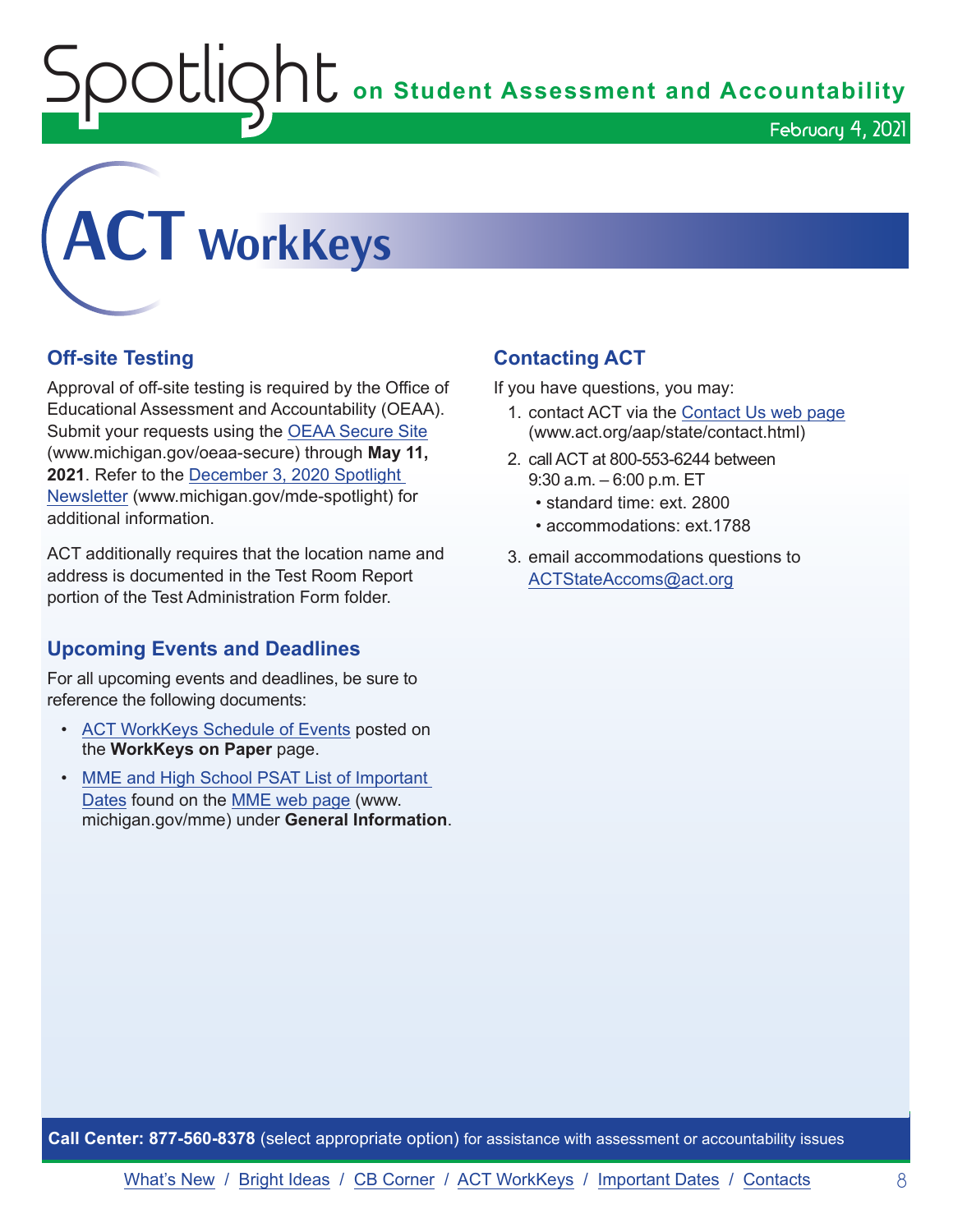# on Student Assessment and Accountability February 4, 2021

# <span id="page-8-0"></span>**Important Dates**

# **Approaching Deadlines!**

#### **February 5, 2021**

- **Winter 2021 Early Literacy and Mathematics Benchmark Assessments** online test administration window **CLOSES**
- **M-STEP Passage-based Writing Field Test** online test administration window (refer to the [November 12 Spotlight](https://www.michigan.gov/documents/mde/Spotlight_11-12-20_707634_7.pdf) for information) **CLOSES**

# **February 2021**

# **M-STEP and MI-Access**

#### **Now – March 5, 2021**

• Window for [Alternate INSIGHT Availability](https://www.surveymonkey.com/r/INSIGHTAvailabilityRequest)  [requests](https://www.surveymonkey.com/r/INSIGHTAvailabilityRequest) – for schools with regular instructional hours after 4 p.m., who plan to schedule **M-STEP** or **MI-Access FI** test sessions that extend beyond 4 p.m.

# **WIDA**

## **Now – April 9, 2021**

• **WIDA ACCESS and Alternate ACCESS for ELLs** Off-site Test Administration Request window in OEAA Secure Site

### **Now – April 9, 2021**

Wed

• **WIDA ACCESS for ELLs** Pre-identification of students in OEAA Secure Site window

l nu

FП.

5

12

6

13

#### **Now – April 9, 2021**

• **WIDA ACCESS and Alternate ACCESS for ELLs** Testing window (extended for Spring 2021)

# **SAT and PSAT**

## **Now – February 22, 2021**

• Window to submit state-allowed accommodations and English learner extended time requests for **SAT with Essay**, **PSAT 10**, and **PSAT 8/9**

# **M-STEP, MI-Access, SAT, PSAT, and ACT WorkKeys**

## **Now – February 17, 2021**

• **M-STEP, MI-Access, SAT, PSAT, and ACT WorkKeys** Pre-ID for barcode labels and Materials Order window

# **March 2021**

# **ACT WorkKeys**

#### **March 9, 2021:**

• Test Administration Training Webinar [Register here](https://event.on24.com/wcc/r/2786186/CF7F33DC4E50245260EB7C422A035629)

**Call Center: 877-560-8378** (select appropriate option) for assistance with assessment or accountability issues